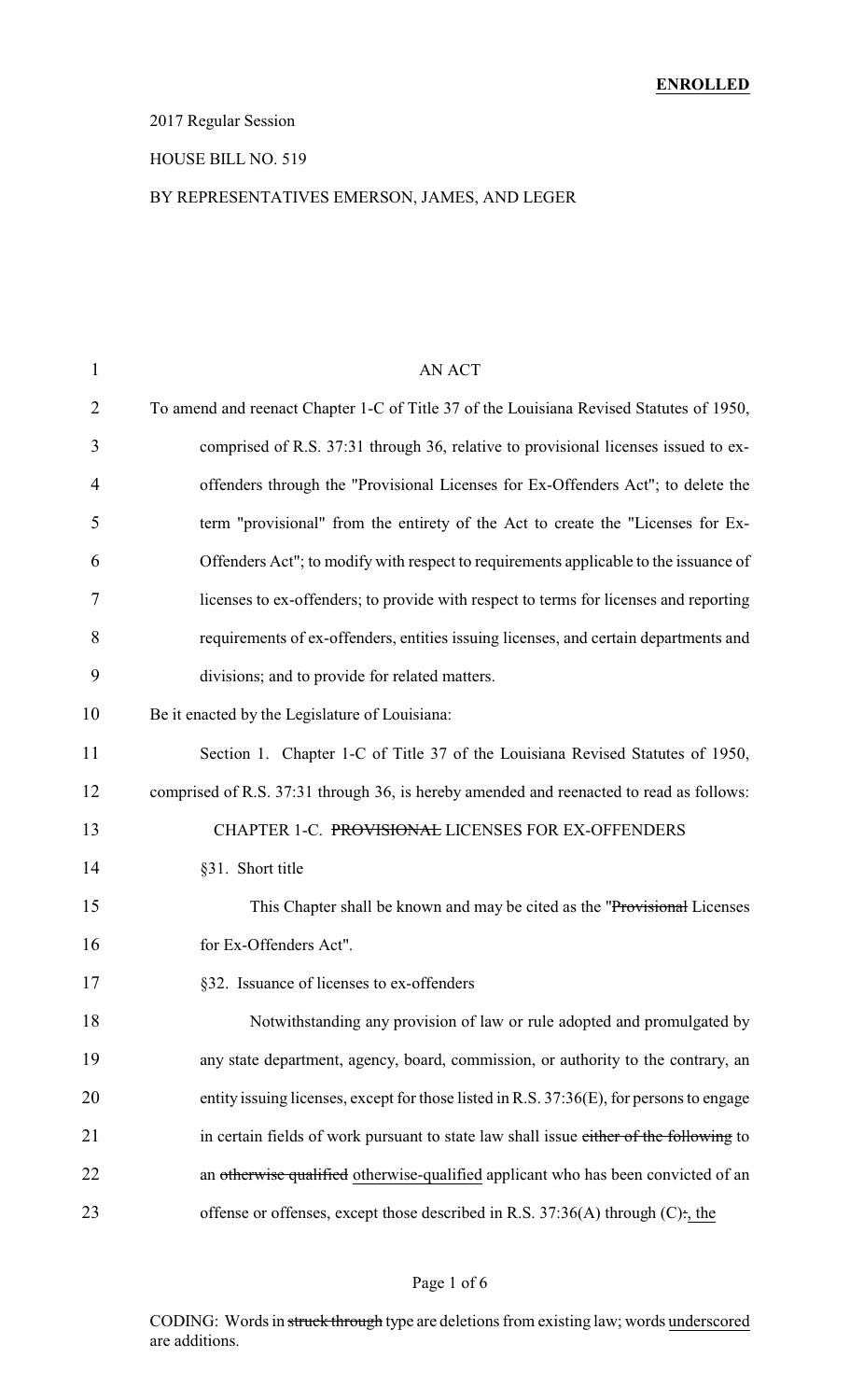### HB NO. 519 **ENROLLED**

| $\mathbf{1}$ | (1) The license for which the applicant applied if the applicant meets all                           |
|--------------|------------------------------------------------------------------------------------------------------|
| 2            | other requirements of the licensing qualifications, except those pertaining to former                |
| 3            | offenses.                                                                                            |
| 4            | $(2)$ A provisional license for which the applicant applied if the applicant                         |
| 5            | meets all other requirements of the licensing qualifications except those pertaining                 |
| 6            | to former offenses (referred to in this Chapter as "applicant" or "holder").                         |
| 7            | §33. Provisional license; issuance; term; probation or parole License; application by                |
| 8            | ex-offender                                                                                          |
| 9            | $A.(1)$ An ex-offender may apply to any entity issuing licenses to engage in                         |
| 10           | certain fields of work pursuant to state law for a provisional license to engage in the              |
| 11           | particular field of work for which the entity issues licenses.                                       |
| 12           | $\left(\frac{2}{2}\right)B$ . The licensing entity shall issue the provisional license for which the |
| 13           | applicant applied and is otherwise qualified to receive.                                             |
| 14           | B. The licensing entity issuing the provisional license shall determine the                          |
| 15           | term for which the provisional license shall be valid; however, in no event shall a                  |
| 16           | provisional license issued pursuant to this Chapter be valid for fewer than ninety                   |
| 17           | days nor more than three hundred sixty days.                                                         |
| 18           | C. The licensing entity may require up to two years to have passed since an                          |
| 19           | applicant's last conviction or release from incarceration in order for the applicant to              |
| 20           | qualify for the provisional license.                                                                 |
| 21           | $D(1)$ An applicant who is on community supervision and who is issued a                              |
| 22           | provisional license pursuant to this Chapter shall provide the licensing entity the                  |
| 23           | name and contact information of the person at the Department of Public Safety and                    |
| 24           | Corrections, division of probation and parole, to whom he reports. If the applicant                  |
| 25           | reports to the probation or parole department of another state, he shall provide the                 |
| 26           | licensing entity the name and contact information of the person at that particular                   |
| 27           | department to whom he reports.                                                                       |
| 28           | $(2)$ The licensing entity shall notify the probation or parole division or                          |
| 29           | department and court in which the holder's offense was adjudicated that a provisional                |
| 30           | license has been issued to the applicant.                                                            |

# Page 2 of 6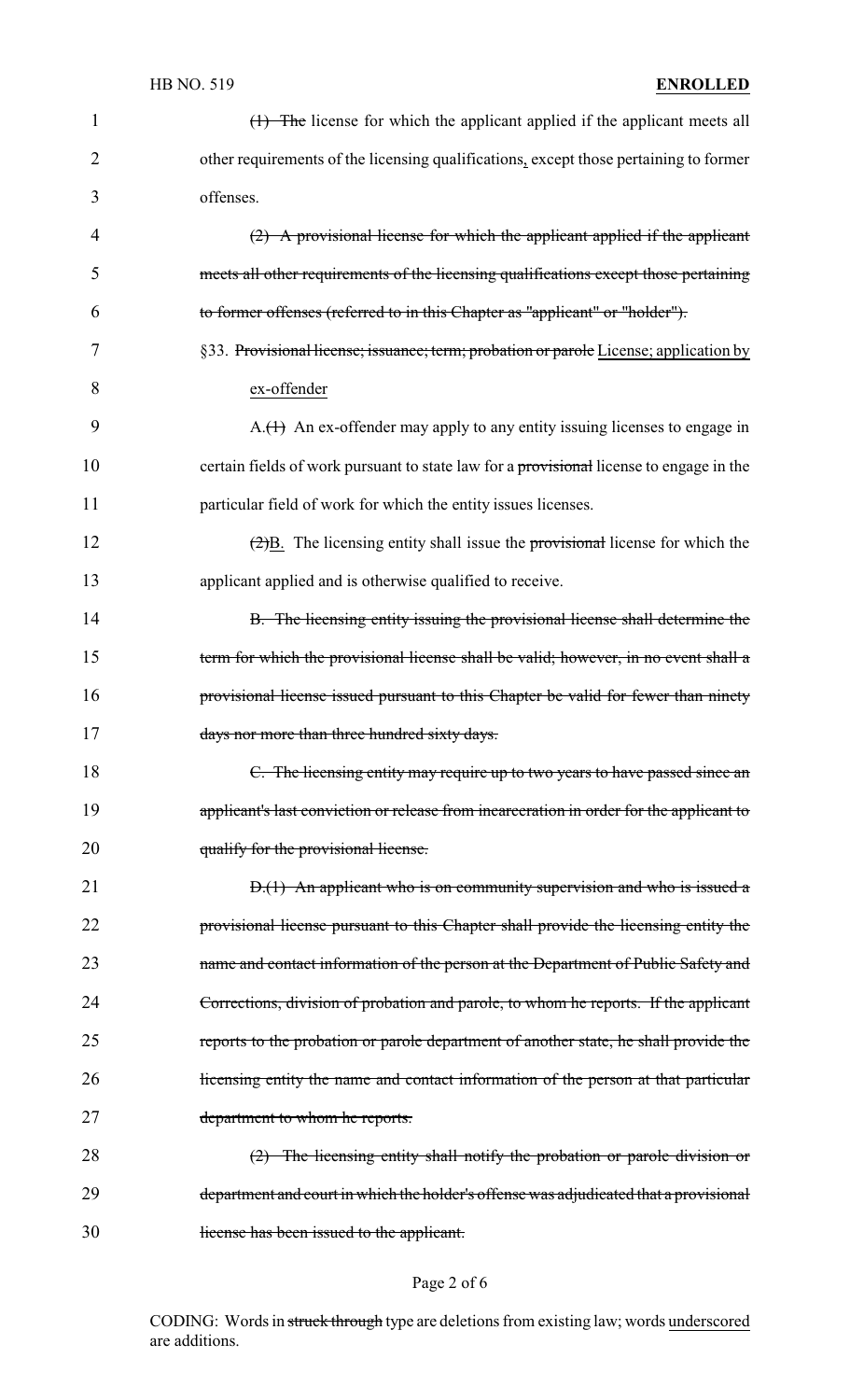| $\mathbf{1}$ | §34. Provisional license License; revocation                                                       |
|--------------|----------------------------------------------------------------------------------------------------|
| 2            | A. The licensing entity may revoke the provisional license issued pursuant                         |
| 3            | to this Chapter if the holder commits any of the following:                                        |
| 4            | (1) A new offense felony for which he is convicted.                                                |
| 5            | $(2)$ An act or omission that causes the holder of a provisional license                           |
| 6            | community supervision, mandatory supervision, or parole to be revoked.                             |
| 7            | $\left(\frac{3}{2}\right)$ A violation of law or rules governing the practice of the field of work |
| 8            | for which the provisional license was issued.                                                      |
| 9            | B. A probation or parole department or division shall notify the licensing                         |
| 10           | entity if the community supervision of the holder of a provisional license is revoked.             |
| 11           | E.B. A court shall notify the licensing entity if the holder of the provisional                    |
| 12           | license is charged with a new offense.                                                             |
| 13           | <b>D.C.</b> If a licensing entity revokes a provisional license pursuant to this                   |
| 14           | Section, each of the following apply:                                                              |
| 15           | (1) The holder shall not be entitled to receive another provisional license or                     |
| 16           | regular license for which the applicant originally applied, even if otherwise qualified.           |
| 17           | (2) The ability of the holder to subsequently obtain another provisional                           |
| 18           | license from another licensing entity in the future is within the sole discretion of the           |
| 19           | issuing entity.                                                                                    |
| 20           | §35. Regular license License; issuance; discretion of issuer                                       |
| 21           | A. A licensing entity shall issue the regular license for which the provisional                    |
| 22           | license was issued on the expiration of the provisional license term if the holder of              |
| 23           | the provisional license does not commit acts described in R.S. 37:34(A).                           |
| 24           | <b>B.</b> Nothing in this Chapter shall be implicitly interpreted to preclude an                   |
| 25           | entity from exercising its existing discretion to issue a license to individuals not               |
| 26           | covered under pursuant to the provisions of this Chapter, except where precluded by                |
| 27           | another law.                                                                                       |
| 28           | §36. Exemptions; prohibitions; records; reports                                                    |
| 29           | A. A licensing entity shall not be required to issue a provisional license to                      |
| 30           | any person convicted of any of the following:                                                      |

# Page 3 of 6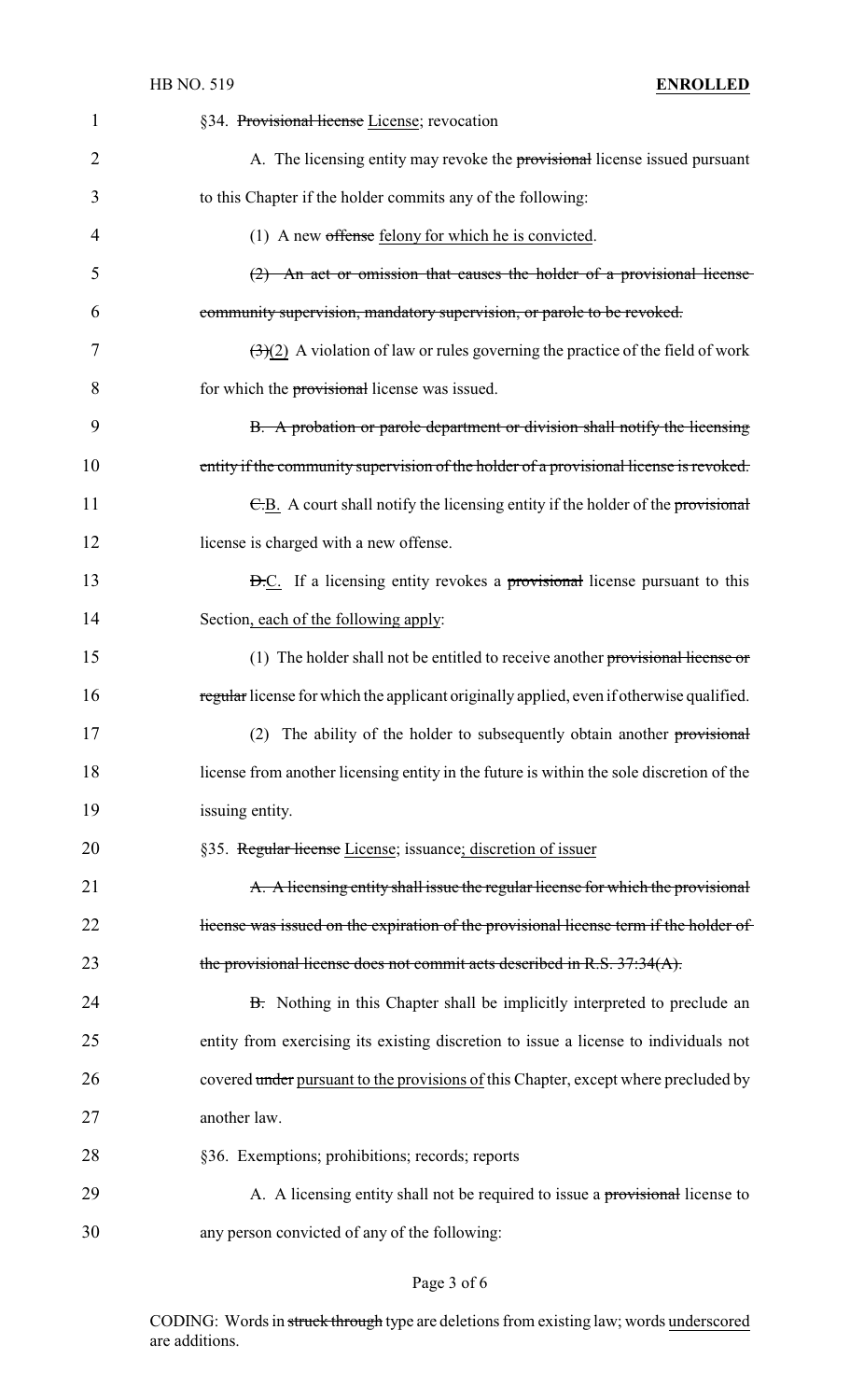| $\mathbf{1}$   | (1) Any grade of homicide enumerated in R.S. 14:29.                                     |
|----------------|-----------------------------------------------------------------------------------------|
| $\overline{2}$ | (2) A "crime of violence" as enumerated in R.S. $14:2(B)$ .                             |
| 3              | $(3)$ A "sex offense" as defined by R.S. 15:541.                                        |
| 4              | B. A licensing entity shall not be required to issue a provisional license to           |
| 5              | any person convicted of an offense involving fraud if the licensed field of work is     |
| 6              | one in which the licensee owes a fiduciary duty to a client.                            |
| 7              | C. A licensing entity shall not be required to issue a provisional license to           |
| 8              | an applicant whose conviction directly relates to the position of employment sought,    |
| 9              | or to the specific field for which the license is required, or profession for which the |
| 10             | provisional license is sought.                                                          |
| 11             | D. A provisional license holder who supervises children or individuals who              |
| 12             | lack mental capacity shall not do so without another licensee in the room at all times. |
| 13             | E.(1) This Chapter shall not apply to the following licensing entities:                 |
| 14             | (a) Any law enforcement agency.                                                         |
| 15             | (b) The Louisiana State Board of Medical Examiners.                                     |
| 16             | (c) The Louisiana State Board of Dentistry.                                             |
| 17             | (d) The Louisiana State Board of Nursing.                                               |
| 18             | (e) The Louisiana State Board of Practical Nurse Examiners.                             |
| 19             | (f) The Louisiana State Racing Commission.                                              |
| 20             | (g) The State Boxing and Wrestling Commission.                                          |
| 21             | (h) The Louisiana Board of Pharmacy.                                                    |
| 22             | The Louisiana Supreme Court.<br>(i)                                                     |
| 23             | The Louisiana Professional Engineering and Land Surveying Board.<br>(i)                 |
| 24             | (k) The Louisiana State Board of Architectural Examiners.                               |
| 25             | The Louisiana State Board of Private Investigator Examiners.<br>(1)                     |
| 26             | (m) The Louisiana State Board of Embalmers and Funeral Directors.                       |
| 27             | (n) The Louisiana State Board of Elementary and Secondary Education.                    |
| 28             | (o) The Office of Financial Institutions.                                               |
| 29             | (p) The Louisiana Physical Therapy Board.                                               |
| 30             | (q) The Louisiana Board of Massage Therapy.                                             |

Page 4 of 6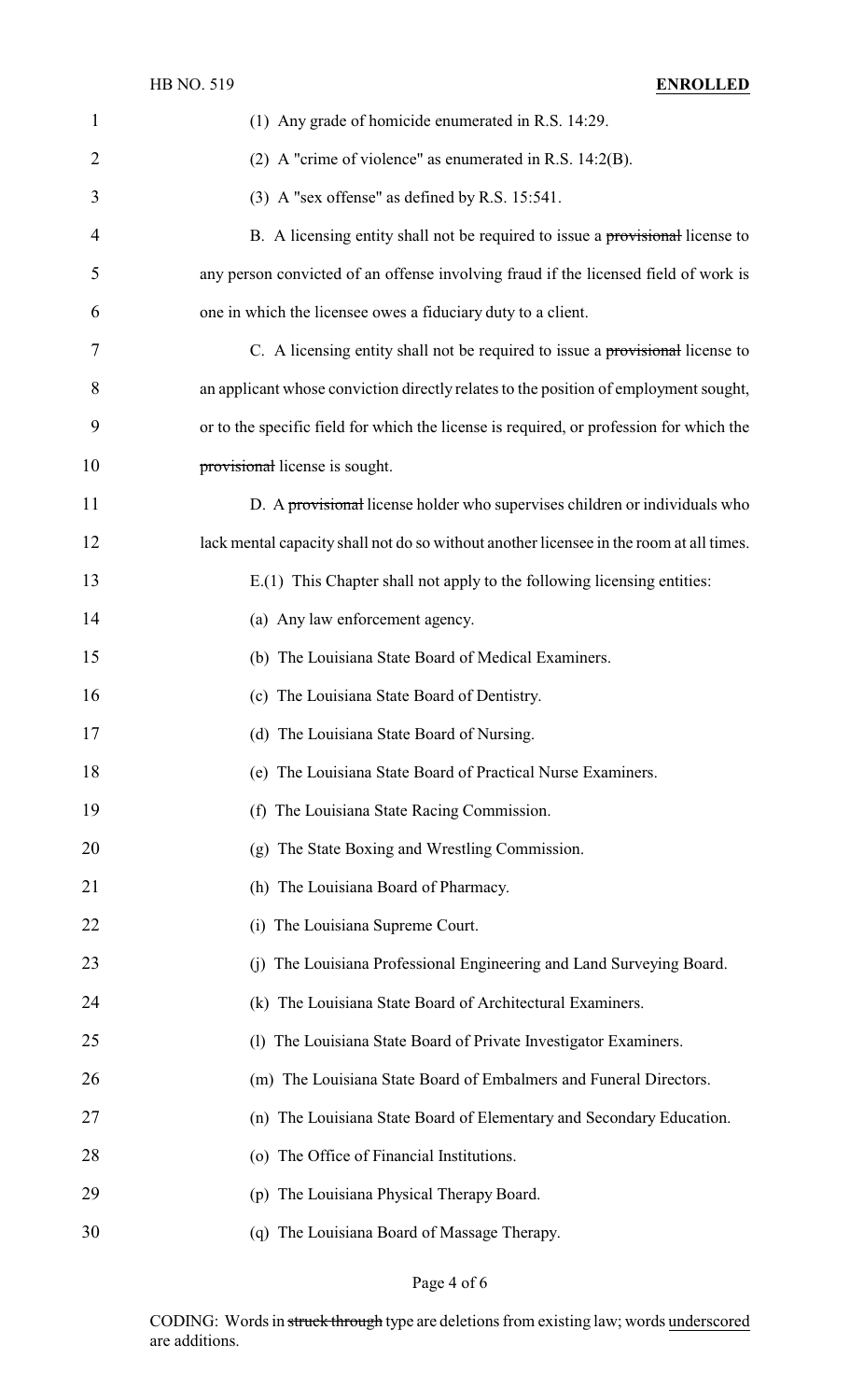| 1  | (r) The office of alcohol and tobacco control of the Department of Revenue.               |
|----|-------------------------------------------------------------------------------------------|
| 2  | (s) The health standards section of the Louisiana Department of Health.                   |
| 3  | (t) The Department of Insurance.                                                          |
| 4  | (u) The Louisiana State Board of Social Work Examiners.                                   |
| 5  | (v) The Louisiana State Board of Examiners of Psychologists.                              |
| 6  | (w) The Louisiana Behavior Analyst Board.                                                 |
| 7  | (x) All offices, boards, or commissions under the supervision of the deputy               |
| 8  | secretary of the Department of Public Safety and Corrections, public safety services,     |
| 9  | or the superintendent of the Louisiana State Police, which are not delineated in this     |
| 10 | Section.                                                                                  |
| 11 | (y) The Louisiana Real Estate Commission.                                                 |
| 12 | (z) The Louisiana Real Estate Appraisers Board.                                           |
| 13 | (aa) The Louisiana Licensed Professional Counselors Board of Examiners.                   |
| 14 | (2) Nothing in this Subsection shall be construed to preclude the licensing               |
| 15 | entity, in its discretion, from adopting the provisions of this Chapter as policies or    |
| 16 | administrative rules.                                                                     |
| 17 | $(3)(a)$ A licensing entity exempt from the provisions of this Chapter shall              |
| 18 | keep record and compile a report of the number of provisional licenses denied by the      |
| 19 | entity, including all reasons for such denial, when the denial is of an otherwise         |
| 20 | qualified applicant who has been convicted of an offense or offenses, except those        |
| 21 | described in Subsections A through C of this Section.                                     |
| 22 | (b) Notwithstanding the exemption of licensing entities as provided in this               |
| 23 | Section, any licensing entity issuing <b>provisional</b> licenses in accordance with this |
| 24 | Chapter to people with criminal convictions shall keep record and compile a report        |
| 25 | of the number of provisional licenses issued and denied by the entity, including all      |
| 26 | reasons for any such issuance or denial.                                                  |
| 27 | (c) The entity shall provide the report annually to the House Committee on                |
| 28 | Commerce no later than February first of each year.                                       |
| 29 | F. If a licensing entity believes that another exemption not provided in this             |
| 30 | Section is necessary in a specific case to protect the public from a clear and            |